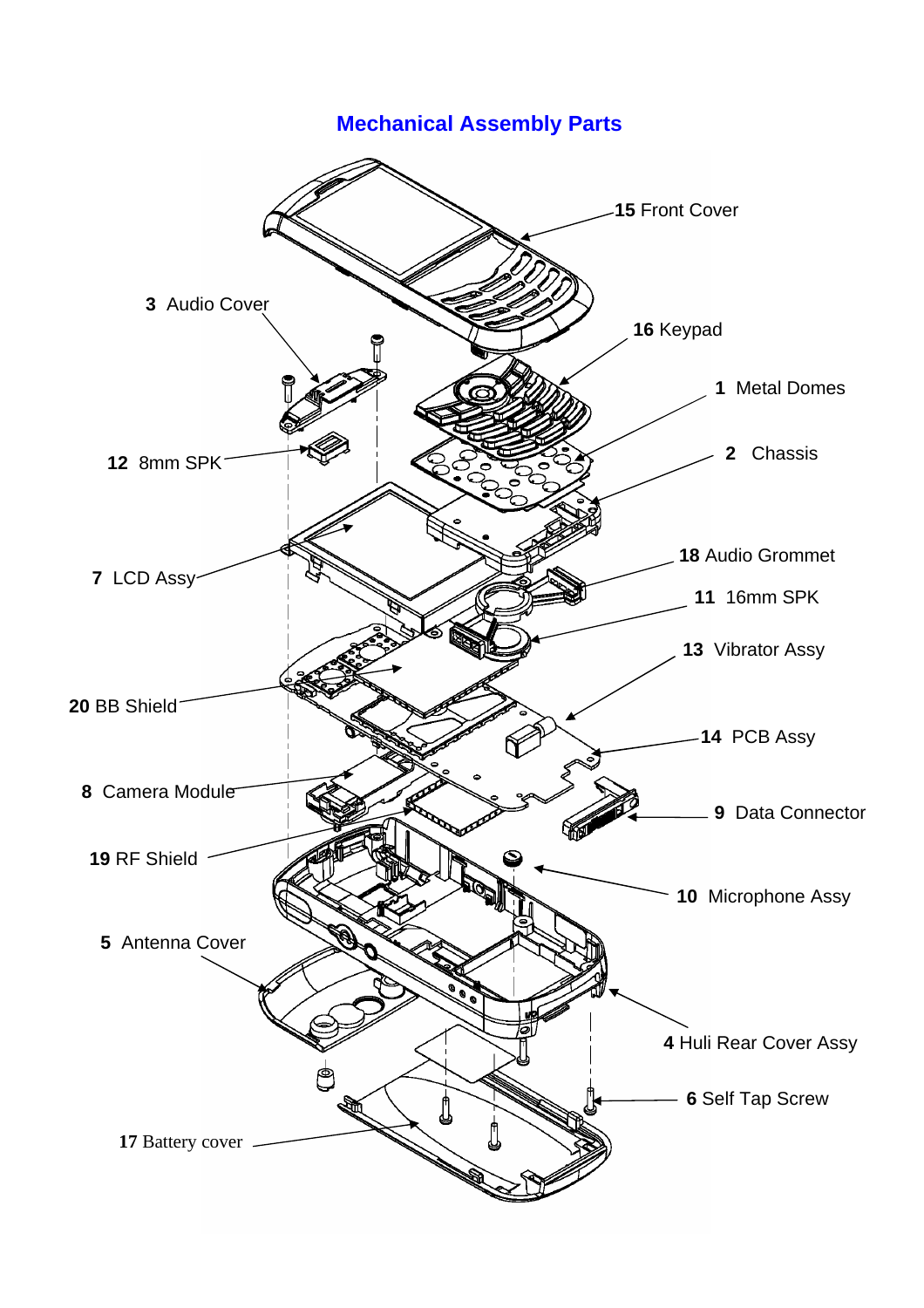## **5.5 Dis-Assembly Procedure**

## **5.5a Front cover removal**

Note: Before the Sendo X can be dis-assembled, the battery and battery cover must firstly be removed.



**5.5a Front cover removal**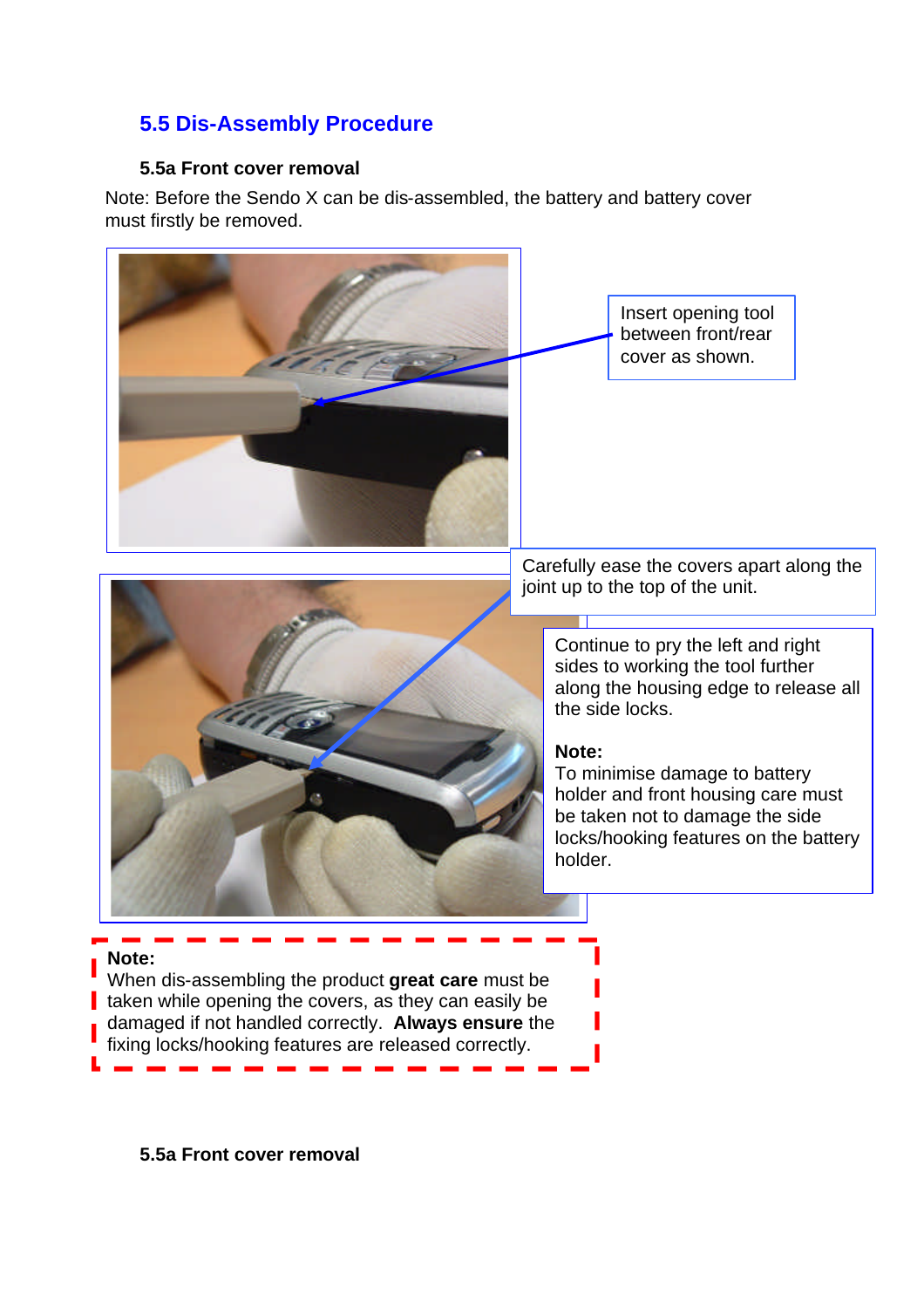

With the side locks released, gently remove the front cover from the rear cover. Start to separate the covers from the bottom first as shown.



The keypad can now also be removed from the front cover.

When separating the covers care must be taken when removing the LCD gasket from the LCD.



**5.5b Audio Cover Removal**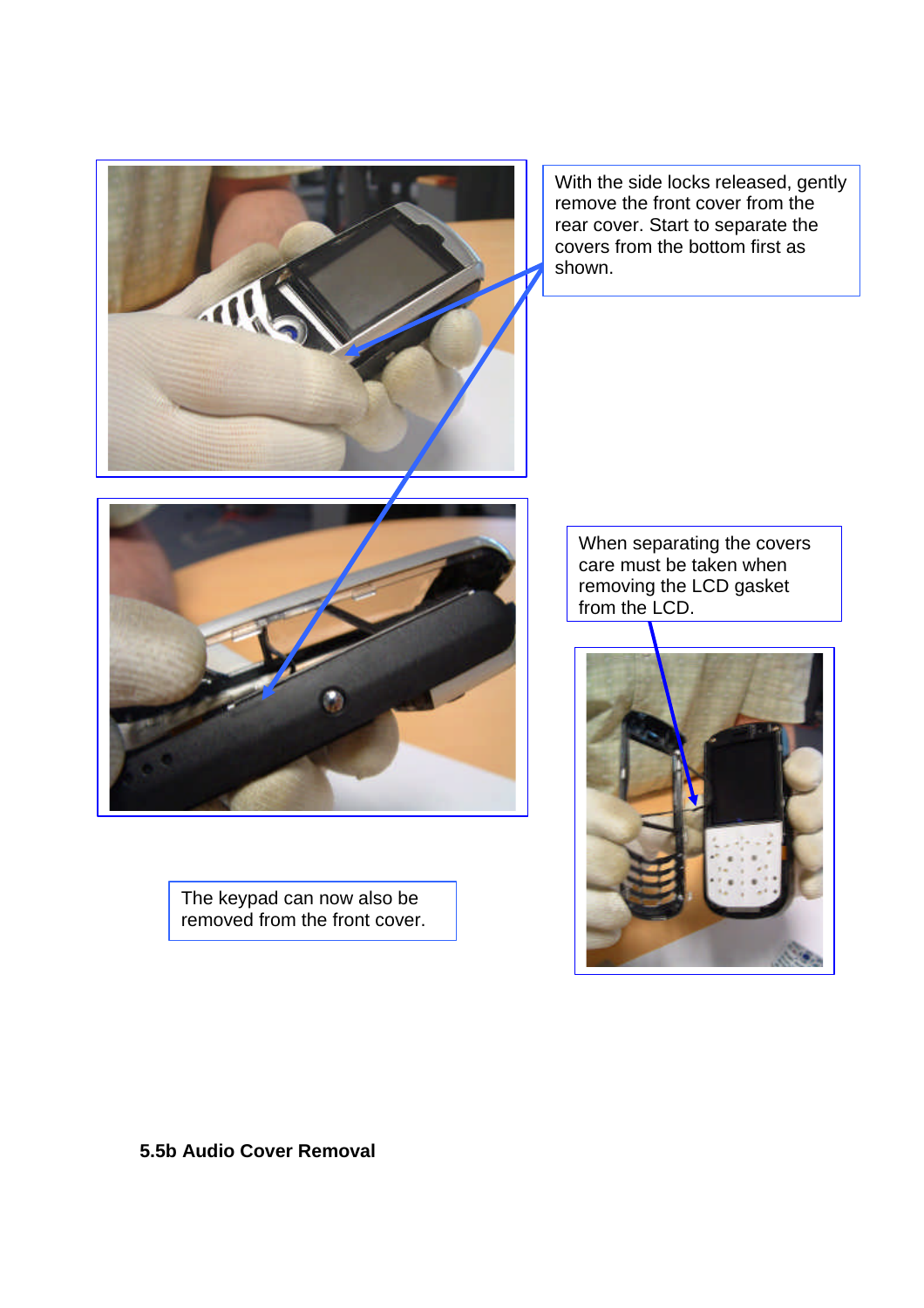



## **5.5c Removal of the PCB assembly from the rear cover.**

Before the pcb assy can be removed from the rear cover the headset cover has to be unplugged as shown below.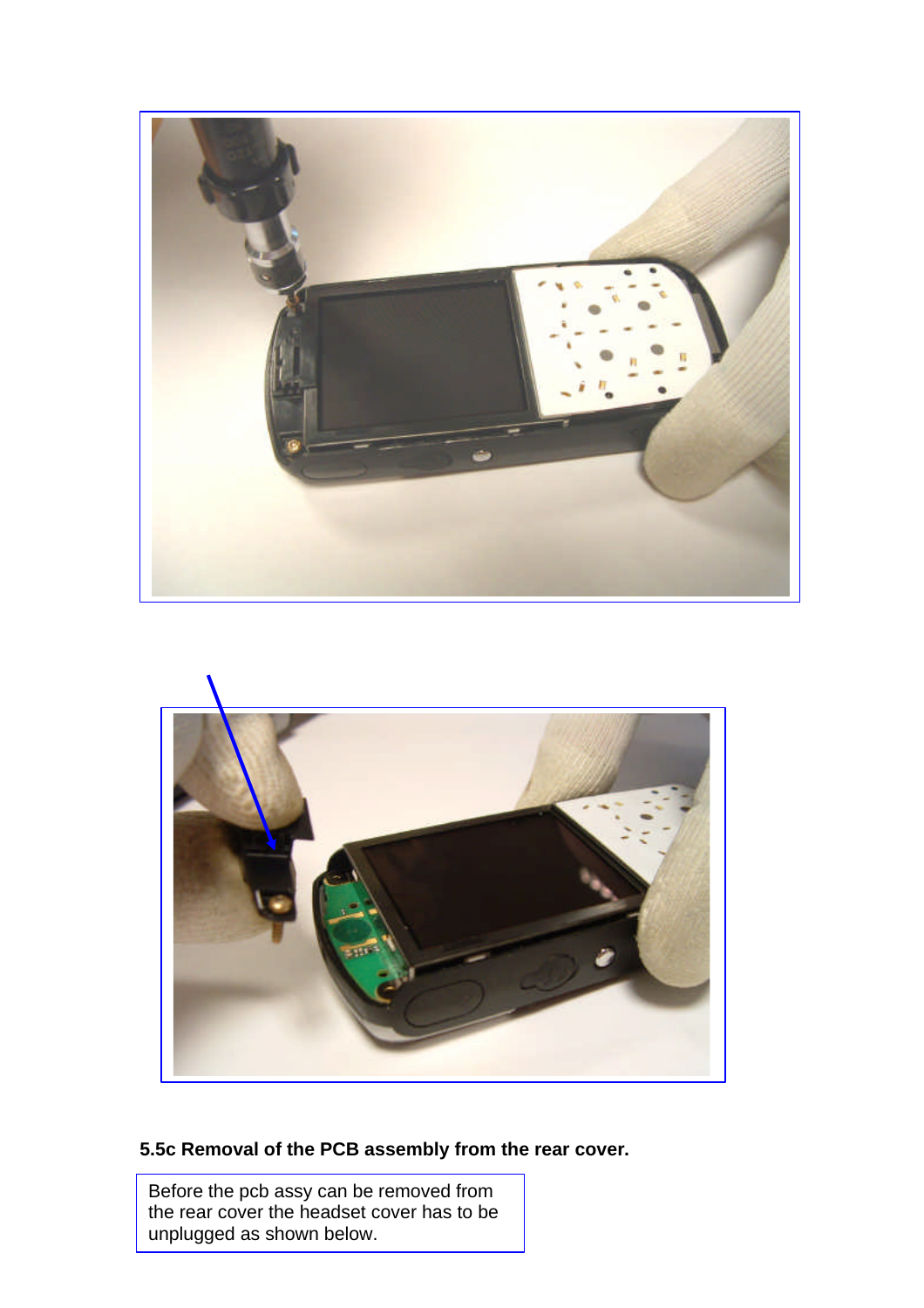



Remove the four fixing screws from the rear cover.

**5.5c Removal of the PCB assembly from the rear cover (cont'd).**